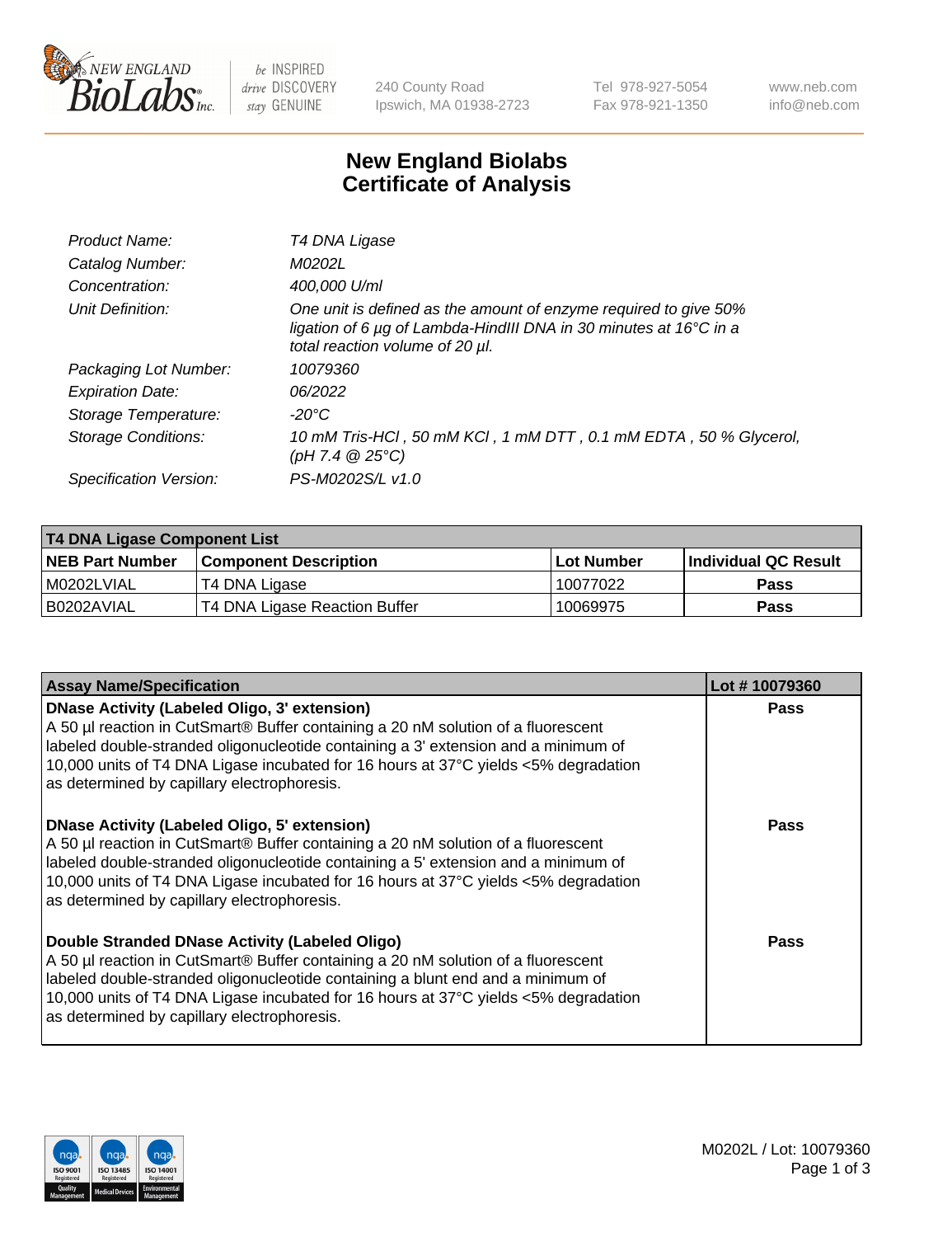

be INSPIRED drive DISCOVERY stay GENUINE

240 County Road Ipswich, MA 01938-2723 Tel 978-927-5054 Fax 978-921-1350

www.neb.com info@neb.com

| <b>Assay Name/Specification</b>                                                                                                                                                                                                                                                                                                                                                                                         | Lot #10079360 |
|-------------------------------------------------------------------------------------------------------------------------------------------------------------------------------------------------------------------------------------------------------------------------------------------------------------------------------------------------------------------------------------------------------------------------|---------------|
| Ligation and Recutting (Terminal Integrity, Digested DNA)<br>A 20 µl reaction in 1X T4 DNA Ligase Reaction Buffer containing 2 µg of Lambda<br>DNA-HindIII Digest and a minimum of 4000 units of T4 DNA Ligase incubated for 16<br>hours at 37°C results in >95% ligation of the DNA fragments as determined by agarose<br>gel electrophoresis. Of these ligated fragments, >95% can be recut with HindIII.             | Pass          |
| Non-Specific DNase Activity (16 Hour)<br>A 50 µl reaction in NEBuffer 1 containing 1 µg of CIP-treated Lambda-HindIII DNA and<br>a minimum of 2000 units of T4 DNA Ligase incubated for 16 hours at 37°C results in a<br>DNA pattern free of detectable nuclease degradation as determined by agarose gel<br>electrophoresis.                                                                                           | <b>Pass</b>   |
| <b>Protein Concentration (A280)</b><br>The concentration of T4 DNA Ligase is 0.4 mg/ml +/- 10% as determined by UV<br>absorption at 280 nm. Protein concentration is determined by the Pace method using<br>the extinction coefficient of 57,675 and molecular weight of 55,292 daltons for T4<br>DNA Ligase (Pace, C.N. et al. (1995) Protein Sci., 4, 2411-2423).                                                     | <b>Pass</b>   |
| <b>Protein Purity Assay (SDS-PAGE)</b><br>T4 DNA Ligase is ≥ 95% pure as determined by SDS-PAGE analysis using Coomassie Blue<br>detection.                                                                                                                                                                                                                                                                             | Pass          |
| <b>qPCR DNA Contamination (E. coli Genomic)</b><br>A minimum of 2000 units of T4 DNA Ligase is screened for the presence of E. coli<br>genomic DNA using SYBR® Green qPCR with primers specific for the E. coli 16S rRNA<br>locus. Results are quantified using a standard curve generated from purified E. coli<br>genomic DNA. The measured level of E. coli genomic DNA contamination is $\leq 1$ E. coli<br>genome. | Pass          |
| <b>RNase Activity (Extended Digestion)</b><br>A 10 µl reaction in NEBuffer 4 containing 40 ng of a 300 base single-stranded RNA<br>and a minimum of 1 µl of T4 DNA Ligase is incubated at 37°C. After incubation for 16<br>hours, >90% of the substrate RNA remains intact as determined by gel electrophoresis<br>using fluorescent detection.                                                                         | Pass          |
| <b>Single Stranded DNase Activity (FAM-Labeled Oligo)</b><br>A 50 µl reaction in CutSmart® Buffer containing a 20 nM solution of a fluorescent<br>internal labeled oligonucleotide and a minimum of 10,000 units of T4 DNA Ligase<br>incubated for 16 hours at 37°C yields <5% degradation as determined by capillary<br>electrophoresis.                                                                               | Pass          |
| <b>Endonuclease Activity (Nicking)</b><br>A 50 µl reaction in NEBuffer 1 containing 1 µg of supercoiled PhiX174 DNA and a                                                                                                                                                                                                                                                                                               | <b>Pass</b>   |